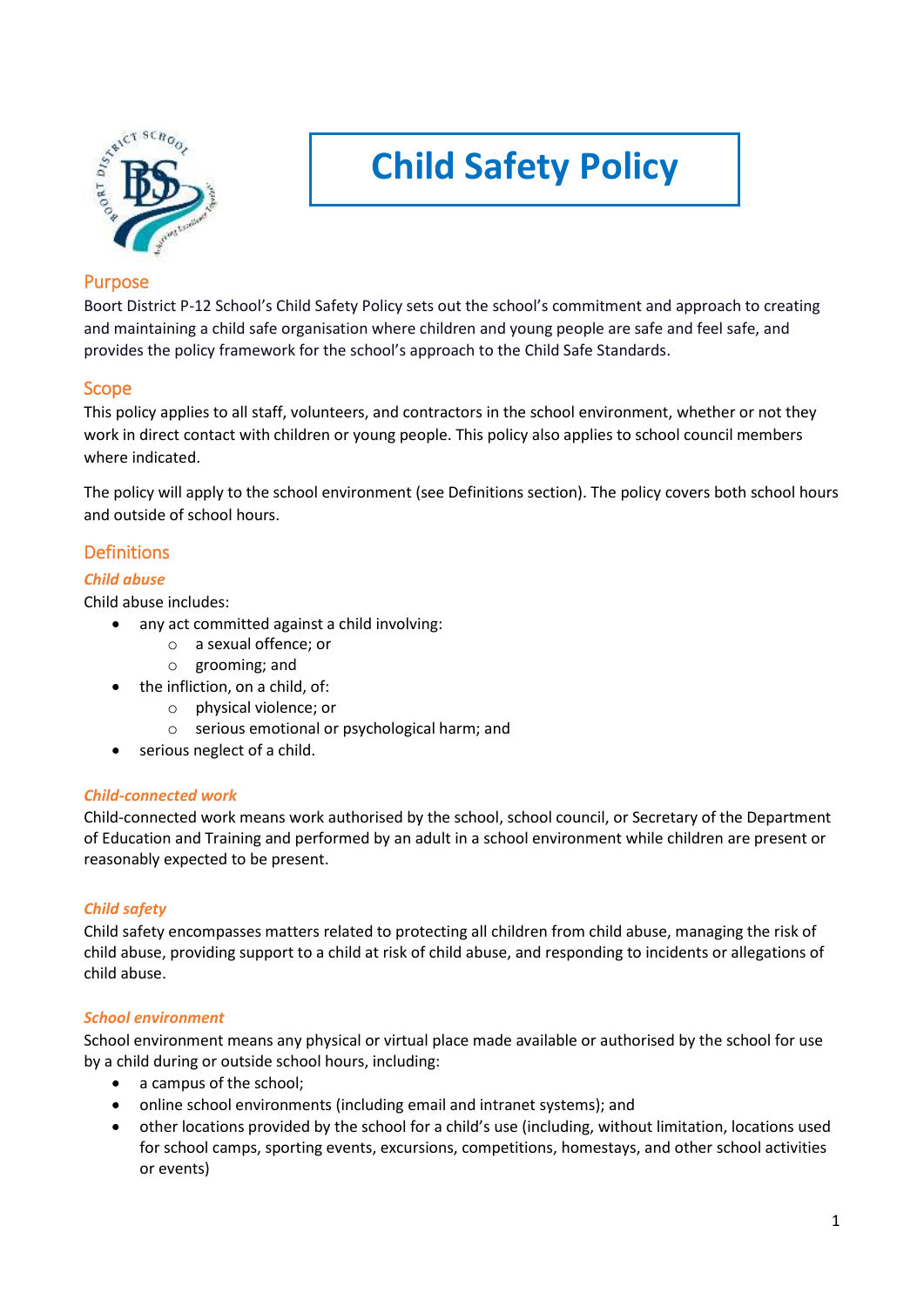#### *School staff*

School staff means an individual working in a school environment who is:

- employed by the Department of Education and Training;
- directly engaged or employed by a school council; or
- a volunteer or a contracted service provider (whether or not a body corporate or any other person is an intermediary).

## STATEMENT OF COMMITMENT TO CHILD SAFETY AND CHILD SAFETY PRINCIPLES

BDS is committed to the safety and wellbeing of all children and young people. This will be the primary focus of our care and decision-making.

The school's approach to creating and maintaining a child safe school environment is guided by our school philosophy and values. At BDS our vision is '… to empower our students and staff to work together to become active and valued community members. We provide a safe and supportive learning environment which fosters independent, resilient lifelong learners.

Victorian government schools are child safe environments. Our school actively promotes the safety and wellbeing of all students, and all school staff are committed to protecting students from abuse or harm in the school environment, in accordance with their legal obligations including child safe standards. The school's Child Safety Code of Conduct is available on the school's website.

At BDS our values guide the decisions and behaviours of all members of our school community, including in relation to child safety:

- Showing tolerance and respect for others
- Responsibility Demonstrating ownership of our actions and words. Being accountable for our actions.
- Acting with integrity and honesty being honest, sincere and trustworthy
- Displaying a sense of fairness.
- Acting in a safe and respectable manner

BDS has zero tolerance for child abuse.

We are committed to providing a child safe environment where children and young people are safe and feel safe, and their voices are heard about decisions that affect their lives. Our child safe policies, procedures, strategies and practices will be inclusive of the needs of all children, particularly Aboriginal and Torres Strait Islander children, children from culturally and linguistically diverse backgrounds, children with disabilities, and children who are vulnerable

Every person involved in BDS has a responsibility to understand the important and specific role they play individually and collectively to ensure that the wellbeing and safety of all children and young people is at the forefront of all they do and every decision they make.

#### Child safety principles

In its planning, decision-making and operations, BDS will:

- 1. Take a preventative, proactive and participatory approach to child safety;
- 2. Value and empower children to participate in decisions which affect their lives;
- 3. Foster a culture of openness that supports all persons to safely disclose risks of harm to children;
- 4. Respect diversity in cultures and child rearing practices while keeping child safety paramount;
- 5. Provide written guidance on appropriate conduct and behaviour towards children;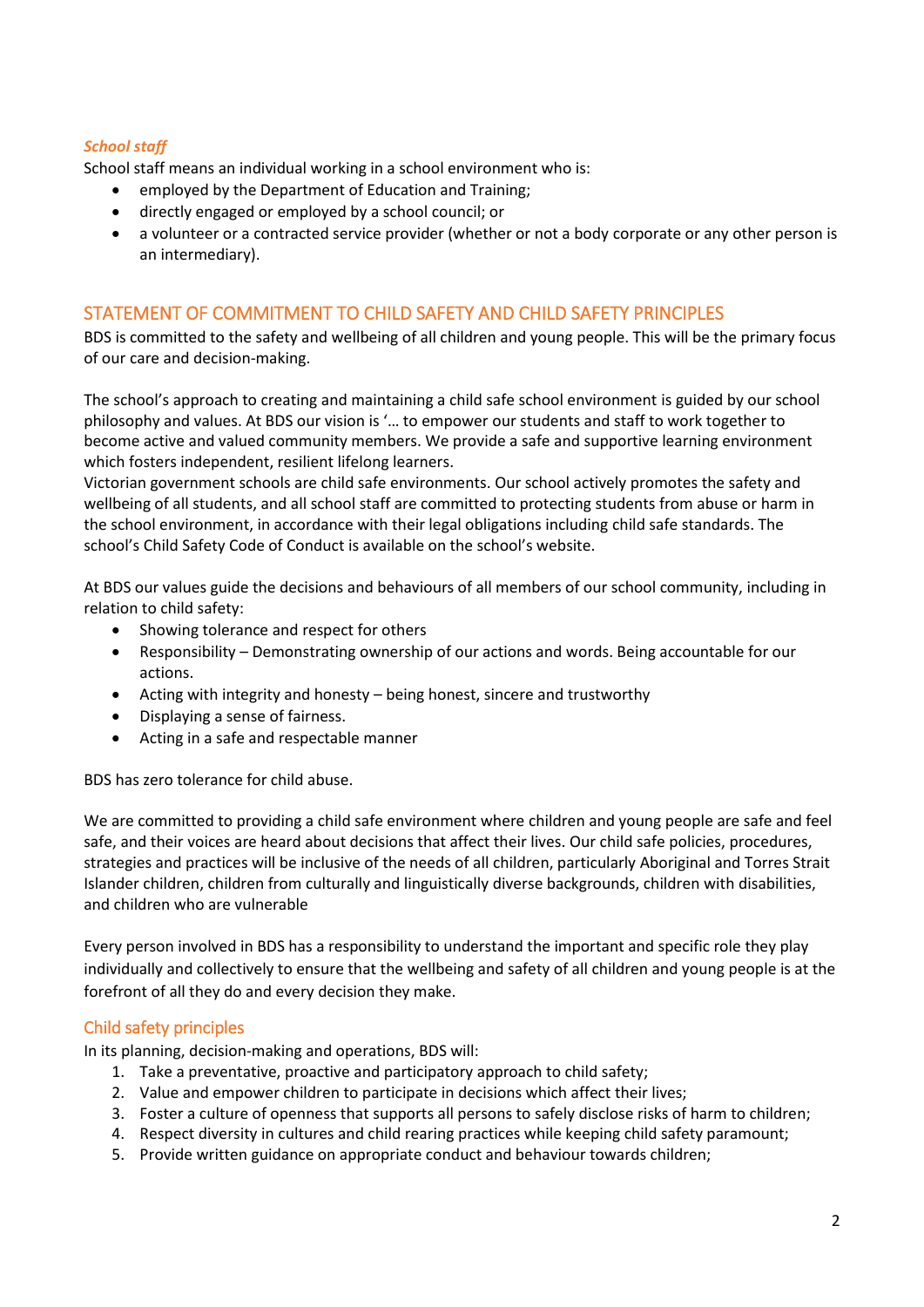- 6. Engage only the most suitable people to work with children and have high quality staff and volunteer supervision and professional development;
- 7. Ensure children know who to talk with if they are worried or are feeling unsafe, and that they are comfortable and encouraged to raise such concerns;
- 8. Report suspected abuse, neglect or mistreatment promptly to the appropriate authorities;
- 9. Share information appropriately and lawfully with other organisations where the safety and wellbeing of children is at risk; and
- 10. Value the input of and communicate regularly with families and carers

# **POLICY**

## Strategies to embed a child safe culture

BDS's culture encourages staff, students, parents and the school community to raise, discuss and scrutinise child safety concerns. This makes it more difficult for abuse to occur and remain hidden.

All child safety documents, including this policy, the Child Safety Code of Conduct [\(C:\Users\01974427\Documents\Policies and Procedures\ChildSafeStandard 3 Code of Conduct.docx\)](file:///C:/Users/01974427/Documents/Policies%20and%20Procedures/ChildSafeStandard%203%20Code%20of%20Conduct.docx), the school's Child Safety Responding and Reporting Obligations (including Mandatory Reporting) Policy and Procedures [\(C:\Users\01974427\Documents\Policies and Procedures\2018\Polcies Required for](file:///C:/Users/01974427/Documents/Policies%20and%20Procedures/2018/Polcies%20Required%20for%20Registration/BDS%20CHILD%20SAFETY%20RESPONDING%20AND%20REPORTING%20OBLIGATIONS.docx)  [Registration\BDS CHILD SAFETY RESPONDING AND REPORTING OBLIGATIONS.docx](file:///C:/Users/01974427/Documents/Policies%20and%20Procedures/2018/Polcies%20Required%20for%20Registration/BDS%20CHILD%20SAFETY%20RESPONDING%20AND%20REPORTING%20OBLIGATIONS.docx) *[Identifying and](https://www.education.vic.gov.au/Documents/about/programs/health/protect/ChildSafeStandard5_SchoolsGuide.pdf)  [Responding to All Forms of Abuse in Victorian Schools\)](https://www.education.vic.gov.au/Documents/about/programs/health/protect/ChildSafeStandard5_SchoolsGuide.pdf)*, and the [Four Critical Actions for Schools](https://www.education.vic.gov.au/Documents/about/programs/health/protect/FourCriticalActions_ChildAbuse.pdf) are readily available online on the school website and in hard copy in staff social staffroom for all staff and students to read at any time.

Child safety is everyone's responsibility. **All school staff** are required to:

- Act in accordance with the school's Child Safety Code of Conduct, which clearly sets out the difference between appropriate and inappropriate behaviour
- Act in accordance with the Child Safety Responding and Reporting Obligations (including Mandatory Reporting) Policy and Procedures at all times, including following th[e Four Critical Actions for Schools](https://www.education.vic.gov.au/Documents/about/programs/health/protect/FourCriticalActions_ChildAbuse.pdf) where necessary
- Undertake annual guidance and training on child safety
- Act in accordance with their legal obligations, including:
	- o Failure to disclose offence (applies to all adults)
		- o Duty of care (applies to all school staff)
		- o Mandatory reporting obligations (applies to all mandatory reporters, including teachers, principals, registered psychologists, and registered doctors and nurses)
		- o Failure to protect offence (applies to a person in a position of authority within the school)
		- o Reportable conduct obligations (applies to all school staff in reporting conduct to the principal, and applies to the principal in reporting to Employee Conduct Branch)
	- o Organisational duty of care (applies to the school as an organisation)
	- o For more information on these obligations, see [Identifying and Responding to All Forms of](https://www.education.vic.gov.au/Documents/about/programs/health/protect/ChildSafeStandard5_SchoolsGuide.pdf)  [Abuse in Victorian Schools.](https://www.education.vic.gov.au/Documents/about/programs/health/protect/ChildSafeStandard5_SchoolsGuide.pdf)

As part of BDS's child safe culture, **school leadership** (including the principal and assistant principal) will:

- Consider the diversity of all children, including (but not limited to) the needs of Aboriginal and Torres Strait Islander children, children from culturally and linguistically diverse backgrounds, children with disabilities, and children who are vulnerable, when implementing the Child Safe Standards
- Ensure that child safety is a regular agenda item at school leadership meetings and staff meetings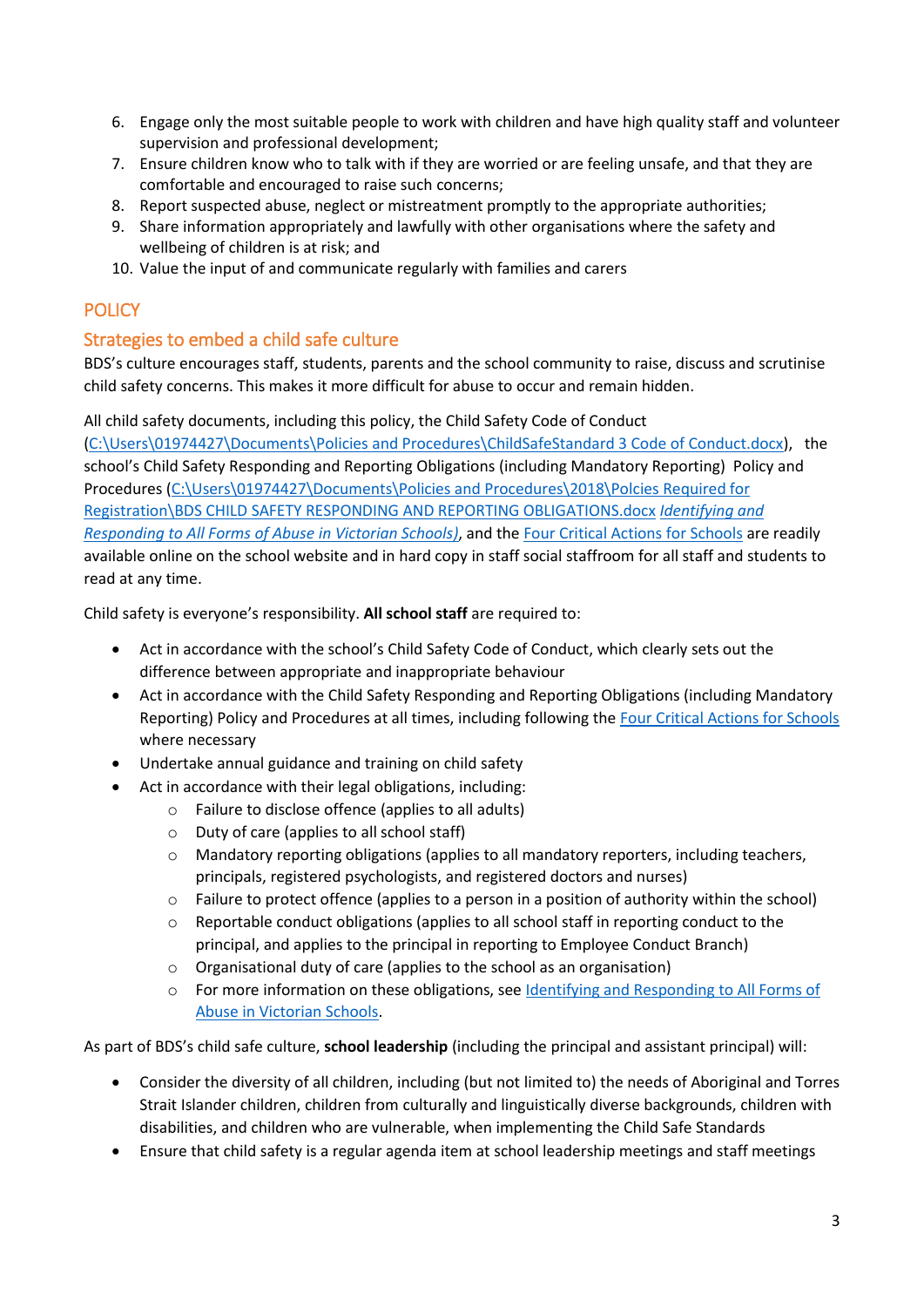- Encourage and enable staff professional learning and training to build deeper understandings of child safety and prevention of abuse
- Ensure that no one is prohibited or discouraged from reporting an allegation of child abuse to a person external to the school or from making records of any allegation.

As part of BDS's child safe culture, **school mandatory reporting staff** are required to:

- Complete the Protecting Children [Mandatory reporting and other](http://elearn.com.au/det/protectingchildren/) obligations online module every year
- Read the school's Child Safety Code of Conduct on induction, and maintain familiarity with that document
- Read the school's Child Safety Responding and Reporting Obligations (including Mandatory Reporting) Policy and Procedures on induction, and maintain familiarity with that document
- Read the school's Child Safety Policy (this document) on induction, and maintain familiarity with that document.

As part of BDS's child safe culture, in performing the functions and powers given to them under the *Education and Training Reform Act 2006*, **school councils and school council members** will:

- Consider the diversity of all children, including (but not limited to) the needs of Aboriginal and Torres Strait Islander children, children from culturally and linguistically diverse backgrounds, children with disabilities, and children who are vulnerable, when making decisions regarding the Child Safe **Standards**
- Undertake annual guidance and training on child safety, such as the Child Safe Standards School [Council Training](https://www.education.vic.gov.au/Documents/about/programs/health/protect/school-council-training.pptx) PowerPoint.
- Approve the Child Safety Code of Conduct to the extent that it applies to school council employees and members, and if updated, note the new document in its school council meeting minutes
- When hiring employees, ensure that selection, supervision and management practices are child safe
- The school Child safety Officer is the Wellbeing Coordinator. This is documented as part of this role.

School leadership will maintain records of the above processes.

## Roles and responsibilities

School leaders will ensure that each person understands their role, responsibilities and behaviour expected in protecting children and young people from abuse and neglect. Staff will comply with the school's Child Safety Code of Conduct, which sets out clearly the difference between appropriate and inappropriate behaviour.

Specific child safety responsibilities:

- The Principal, with the Education Sub-Committee of School Council, is responsible for reviewing and updating the Child Safety Policy every two years.
- The Principal is responsible for monitoring the school's compliance with the Child Safety Policy. The school community should approach the Principal if they have any concerns about the school's compliance with the Child Safety Policy.
- The Principal is responsible for informing the school community about this policy, and making it publicly available.
- Other specific roles and responsibilities are named in BDS's other child safety policies and procedures, including the Child Safety Code of Conduct, Child Safety Responding and Reporting Obligations (including Mandatory Reporting) Policy and Procedures, and risk assessment register.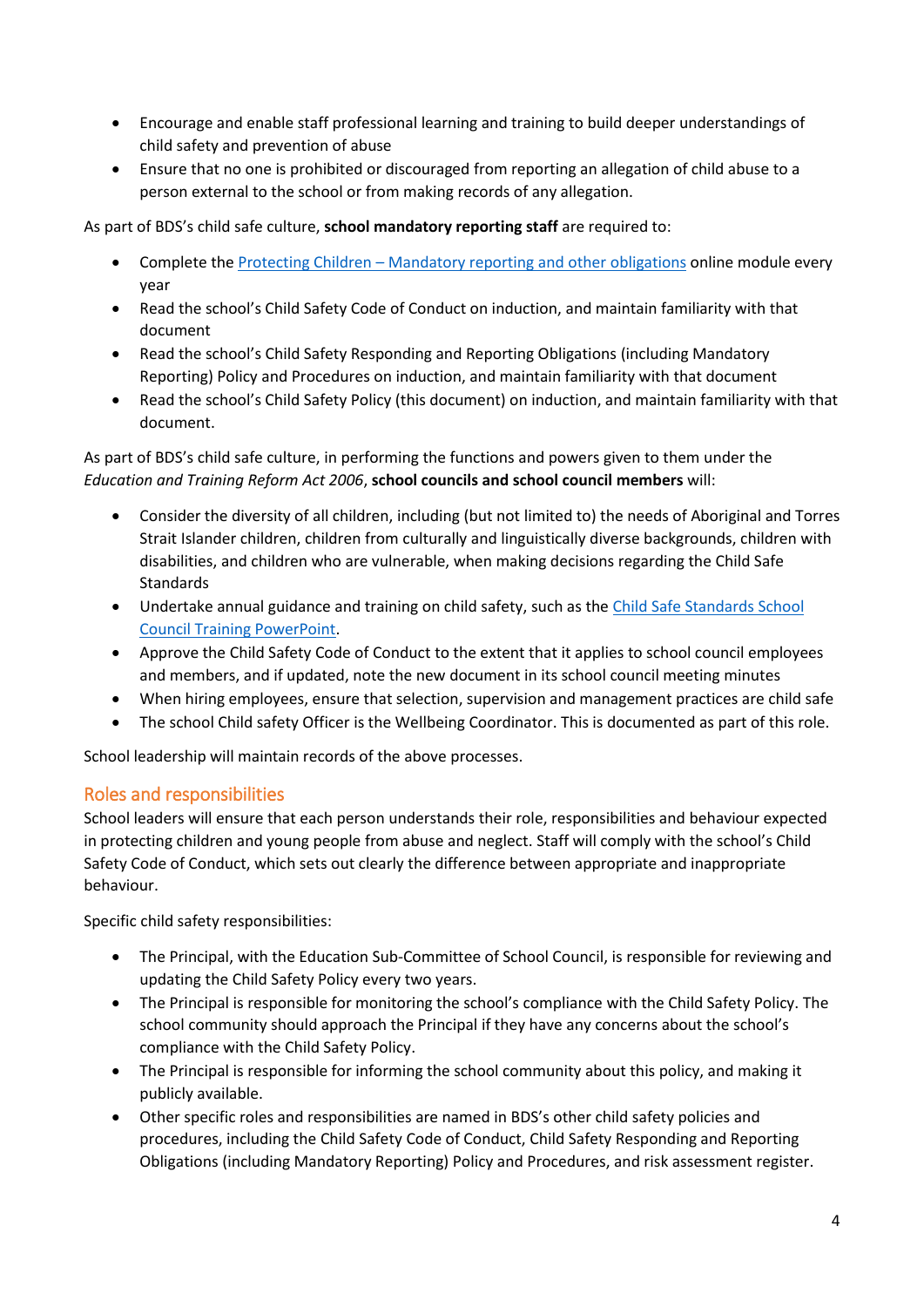## Recruitment

**BDS** follows the Department's Recruitment in Schools guide to ensure child safe recruitment practices, available on the [Department'](https://www.education.vic.gov.au/hrweb/careers/Pages/recruitinsch.aspx)s website.

All prospective volunteers are required to comply with our school's Volunteers Policy, including in relation to assessing the suitability of prospective volunteers and obtaining checks required under this policy

#### Training and supervision

Training and education is important to ensure that everyone in the school understands that child safety is everyone's responsibility.

Our school culture aims for all staff and volunteers (in addition to parents/carers and children) to feel confident and comfortable in coming forward with any allegations or suspicions of child abuse or child safety concerns. We train our staff and school council volunteers to identify, assess, and minimise risks of child abuse and to detect potential signs of child abuse. This training occurs annually or more often as required. *[NOTE: the Ministerial Order on Child Safe Standards requires schools to ensure that appropriate guidance and training is provided to their staff and school council members "at least annually" on roles and responsibilities for managing the risk of child abuse, child abuse risks in the school environment, and the school's current child safety standards.]*

We also support our staff and volunteers through ongoing supervision to develop their skills to protect children from abuse, to promote the cultural safety of Aboriginal and Torres Strait Islander children and children from linguistically and/or diverse backgrounds, and the safety of children with a disability and vulnerable children.

New employees and volunteers will be inducted into the school, including by being referred to the Child Safety Policy (this document), the Child Safety Code of Conduct, and the Child Safety Responding and Reporting Obligations (including Mandatory Reporting) Policy and Procedures on the school website. All families are reminded of the availability of these documents through the school newsletter.

They will also be supervised regularly to ensure they understand our school's commitment to child safety, and that their behaviour towards children is safe and appropriate. All employees of our school will be monitored and assessed via regular performance review to ensure their continuing suitability for childconnected work. Any inappropriate behaviour will be reported by school staff to the Principal or Assistant Principal and will be managed in accordance with BDS's Child Safety Responding and Reporting Obligations (including Mandatory Reporting) Policy and Procedures where required.

#### Reporting a child safety concern or complaint

The school has clear expectations for all staff and volunteers in making a report about a child or young person who may be in need of protection. All staff (including school council employees) must follow the school's Child Safety Responding and Reporting Obligations (including Mandatory Reporting) Policy and Procedures, including following the [Four Critical Actions for Schools](https://www.education.vic.gov.au/Documents/about/programs/health/protect/FourCriticalActions_ChildAbuse.pdf) if there is an incident, disclosure or suspicion of child abuse. Immediate actions should include reporting their concerns to DHHS Child Protection, Victoria Police and/or another appropriate agency and notifying the principal or a member of the school leadership team of their concerns and the reasons for those concerns.

BDS will never prohibit or discourage school staff from reporting an allegation of child abuse. The school will always take action to respond to a complaint in accordance with the school's Child Safety Responding and Reporting Obligations (including Mandatory Reporting) Policy and Procedures. In accordance with Action 4 of the Four Critical Actions for Schools, BDS will provide ongoing support for students affected by child abuse.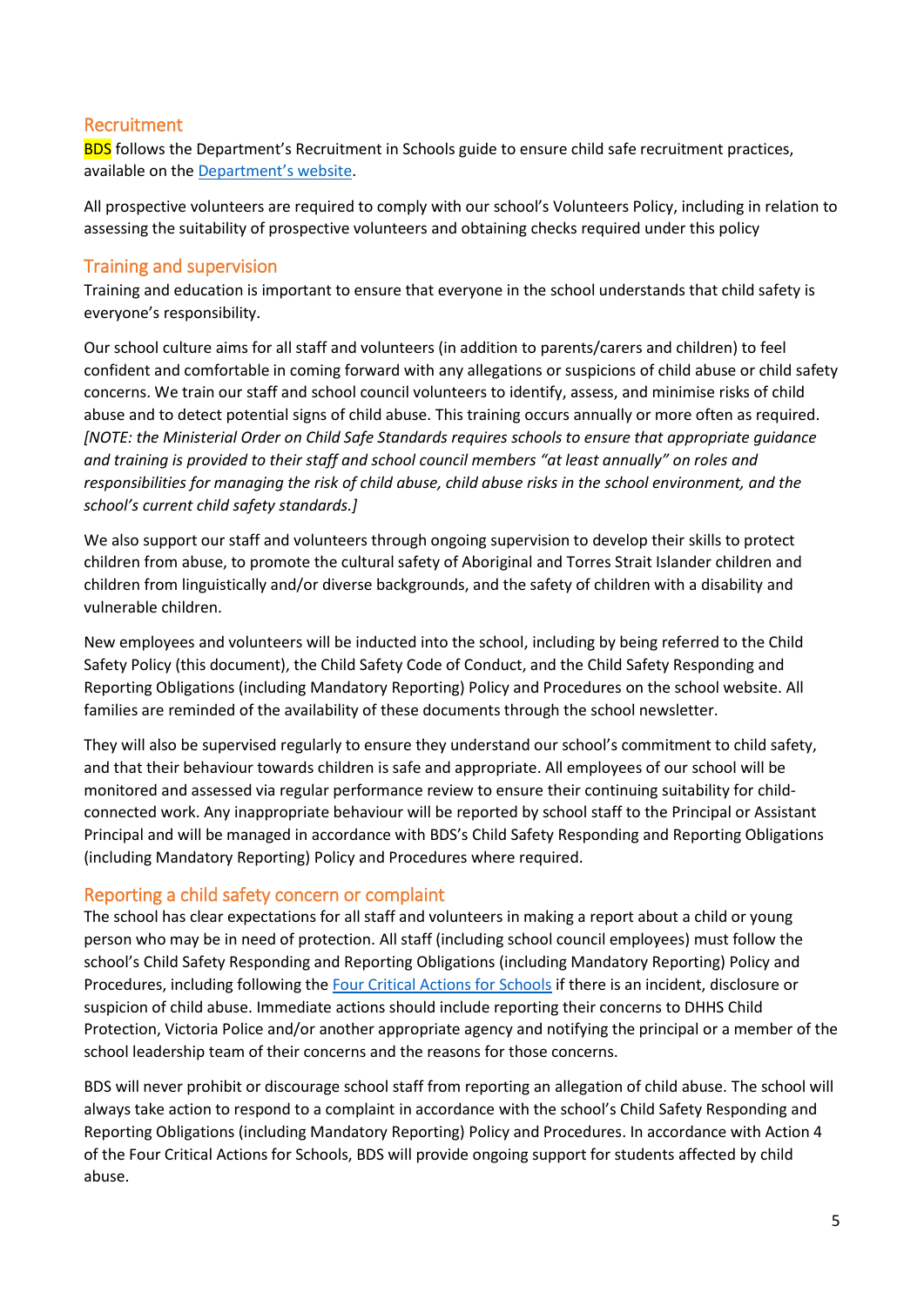The Child Safety Responding and Reporting Obligations (including Mandatory Reporting) Policy and Procedures can be found on the school website under policies.

## Risk reduction and management

BDS believes the wellbeing of children and young people is paramount, and is vigilant in ensuring proper risk management processes, found in the school's risk assessment register. The school recognises there are potential risks to children and young people and will take a risk management approach by undertaking preventative measures.

We will identify and mitigate the risks of child abuse in school environments by taking into account the nature of each school environment, the activities expected to be conducted in that environment and the characteristics and needs of all children expected to be present in that environment.

BDS monitors and evaluates the effectiveness of the actions it takes to reduce or remove risks to child safety, more information can be found in the school's risk assessment register.

#### Listening to, communicating with and empowering children

BDS has developed a safe, inclusive and supportive environment that involves and communicates with children, young people and their parents/carers. We encourage child and parent/carer involvement and engagement that informs safe school operations and builds the capability of children and parents/carers to understand their rights and their responsibilities. Our school is committed to supporting and encouraging students to use their voice to raise and share their concerns with a trusted adult at any time of need. Students can access information on how to report abuse on the school website or by approaching the Wellbeing Coordinator (Child Safety )fficer)

When the school is gathering information in relation to a complaint about alleged misconduct with or abuse of a child, the school will listen to the complainant's account and take them seriously, check understanding and keep the child (and/or their parents/carers, as appropriate) informed about progress.

The school will promote the Child Safe Standards in ways that are readily accessible, easy to understand, and user-friendly to children, including:

- All of our child safety policies and procedures will be available for the students and parents at BDS to read on the school website.
- PROTECT Child Safety posters will be displayed across the school, particularly in the staff social area for staff information.
- School newsletters will inform students and the school community about the school's commitment to child safety, and the availability and accessibility of information through the school website.
- School Councillors will undergo the induction information (via power point) annually. This will be noted in minutes of the meeting.

The school will use its health and wellbeing programs to deliver appropriate education to its students about:

- standards of behaviour for students attending the school;
- healthy and respectful relationships (including sexuality);
- resilience; and
- child abuse awareness and prevention.

The Respectful Relationships programme is facilitated in the Primary years through the classroom teachers and Chaplain. Secondary students have Health classes that cover the above information – compulsory from Year 7 – 10.